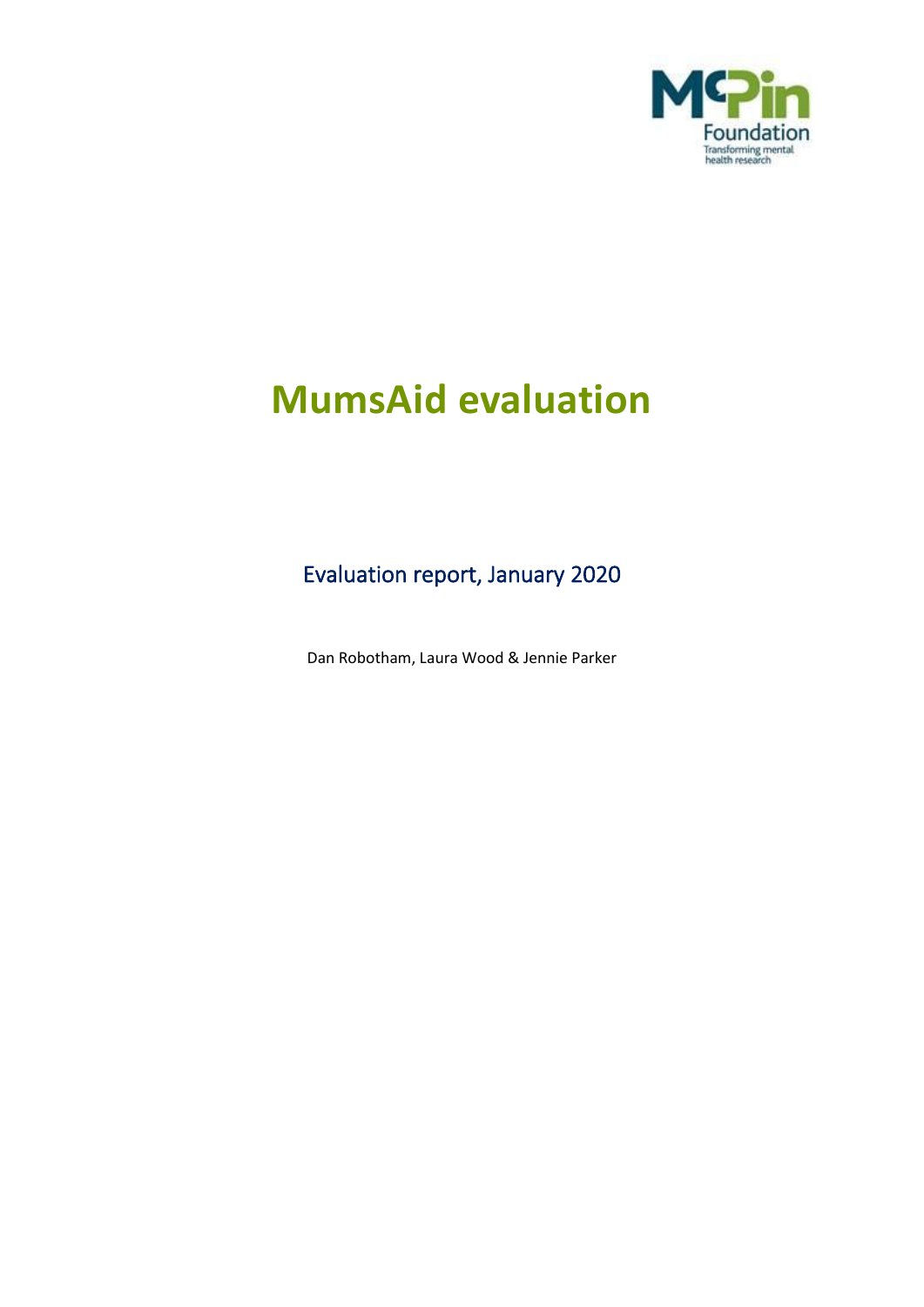# **Background**

The National Institute of Clinical Excellence (NICE)<sup>1</sup> reports that 15-20% of women are affected by depression and anxiety in the first year after childbirth, with postpartum psychosis affecting up to 0.2%. NICE stresses the importance of early detection and management of mental health problems during pregnancy and in the postnatal period. The annual costs of perinatal mental health problems in the UK are estimated at £8.1 billion<sup>2</sup>. However, good mental health support is not always available for mothers and there are regional variations in provision. The Maternal Mental Health Alliance (MMHA) and the Royal College of Psychiatrists<sup>3</sup> found that 26 per cent of NHS areas had no professional perinatal mental health services at all.

For this reason, local services to support specialist maternal mental health are of vital importance. MumsAid is a registered charity operating in the London Borough of Greenwich. It provides free counselling (provided by trained counsellors and psychotherapists) for women experiencing mental or emotional difficulties in pregnancy or after having a baby. The aim is to improve clients' mental health, wellbeing, confidence in parenting, and the bond between mother and baby (if/where this may be a problem).

The purpose of this brief evaluation report is to analyse and describe the findings from the MumsAid dataset. Thisreport describes the potential impact of MumsAid and evaluates the effectiveness of the service for clients who present with complex needs.

# **Methodology**

Monitoring and outcomes data have been collected from MumsAid clients throughout the service's history. MumsAid aims to collect data from clients at four time points; at baseline (i.e., when clients enter the service, prior to therapy), data after therapy has been completed, data at 'follow-up', i.e., three months and six months after completion of therapy. The following scales are collected:

- 1. Postnatal depression symptoms, as measured by the Edinburgh Postnatal Depression Score  $(EPDS)^4$ . This scale was designed to identify women with post-natal depression and is a widely used for screening purposes. It consists of ten questions rated on a score of 0-3 (maximum=30). A total score of 12 or higher indicates the possibility of clinical depression.
- 2. Perception of stress, as measured by the Perceived Stress Scale (PSS)<sup>5</sup>. This scale is designed to understand the extent to which life situations are appraised as being stressful. The scale consists of ten questions rated on a score of 0-4 (maximum=40). Scores ranging from 14-26 on the scale would be considered 'moderate' perceived stress. Scores ranging from 27-40 would be considered 'high' perceived stress.

<sup>3</sup> Maternal Mental Health Alliance (MMHA) and the Royal College of Psychiatrists (2018). Too many new mothers still denied access to mental health support (as reported by Angela Newbury, Mental Health News) [https://www.mediplacements.com/article-801846306-too\\_many\\_new\\_mothers\\_still.html](https://www.mediplacements.com/article-801846306-too_many_new_mothers_still.html)

<sup>4</sup> The Edinburgh Postnatal Depression Scale (EPDS): [https://www.knowppd.com/wp](https://www.knowppd.com/wp-content/uploads/2019/01/edinburgh-postnatal-epression-scale-en.pdf)[content/uploads/2019/01/edinburgh-postnatal-epression-scale-en.pdf](https://www.knowppd.com/wp-content/uploads/2019/01/edinburgh-postnatal-epression-scale-en.pdf)

<sup>1</sup> National Institute of Clinical Excellence (2018). Antenatal and postnatal mental health: clinical management and service guidance.<https://www.nice.org.uk/guidance/cg192>

<sup>2</sup> Bauer, A., Parsonage, M., Knapp, M., Iemmi, V., & Adelaja, B. (2014). The costs of perinatal mental health problems. Centre for Mental Health and London School of Economics, October 2014.

<sup>5</sup> The Perceived Stress Scale (PSS):<https://das.nh.gov/wellness/Docs/Percieved%20Stress%20Scale.pdf>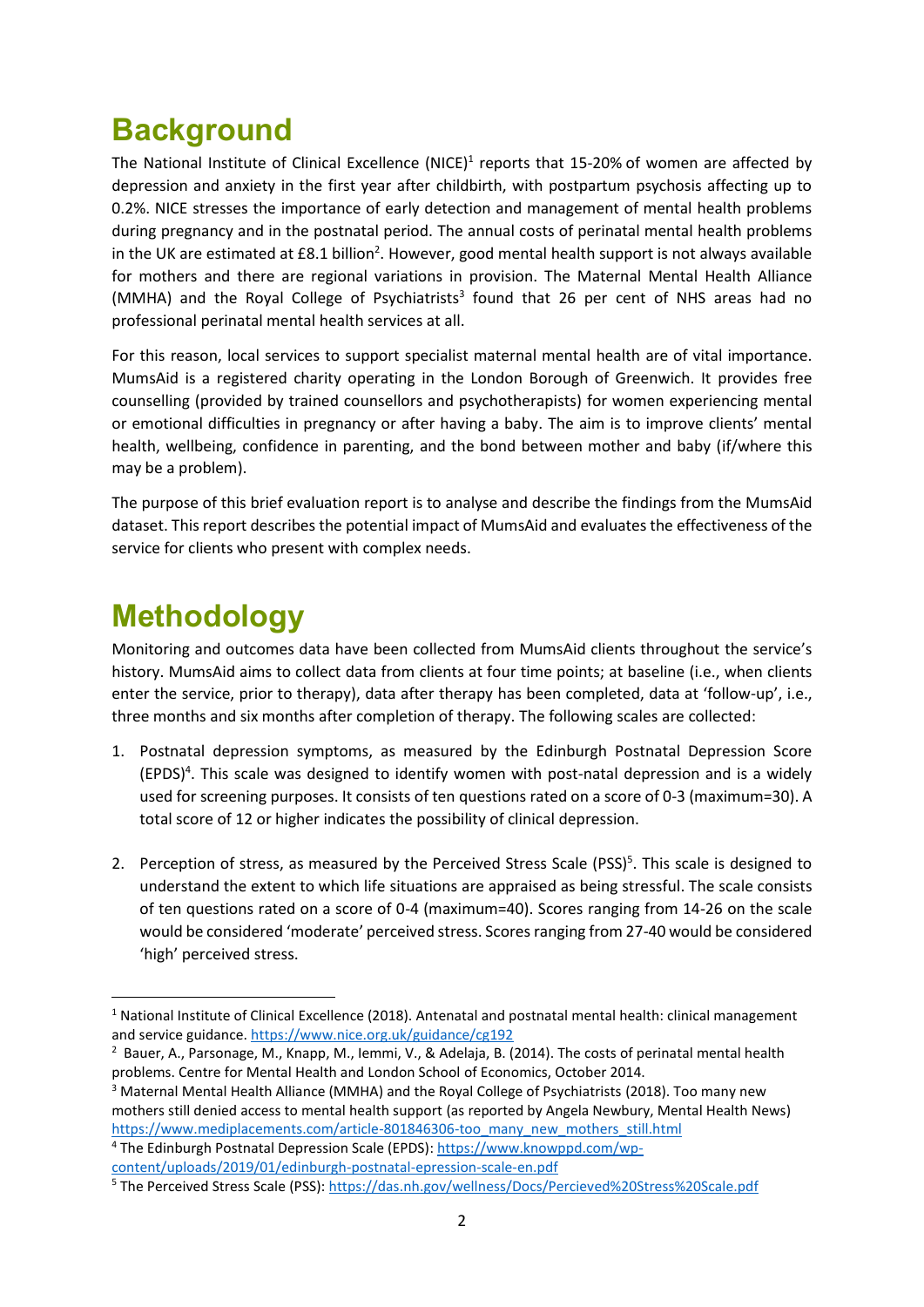- 3. Confidence in role as a mother. This is measured through a bespoke question "I am happy and confident with my role as a mother", scored on a five-point scale from 'strongly agree' to 'strongly disagree'.
- 4. Bonding between mother and baby, as measured by combining two bespoke questions; "I have found it difficult to bond with my baby" and "I find looking after my baby stressful most of the time". Each question is scored between 1-5 from 'strongly agree' to 'strongly disagree'. Scores above 6 (out of 10) were taken as a threshold to indicate difficulties bonding.
- 5. Client satisfaction with the service (scored on a scale of 1-5). Clients are asked to rate their satisfaction with the service after they have received therapy, a bespoke survey developed by MumsAid. This included questions about satisfaction with the service, according to expectations, their satisfaction with practicalities (such as time of meeting, venue and length of sessions). This brief questionnaire also gave clients the opportunity to provide open (text) feedback about the service, including what they found helpful.

Data from clients at baseline and post-therapy were compared using 'paired t-tests'<sup>6</sup>. These were repeated to compare differences between clients' scores at baseline and three-month follow-up (to see if changes were maintained over time). We did not analyse data at the six-month period because at present there are large amounts of missing data (16% of clients have completed this assessment at the time of writing, and paired data is limited).

Supplementary data from semi-structured telephone interviews were collected from seven MumsAid clients. An interview schedule was developed in collaboration with MumsAid. The interviews were conducted, recorded and transcribed by a researcher who had personal experience of postnatal mental health problems. The interviews included questions such as: how clients found out about MumsAid, why they sought help, the referral process they went through, experience of the service, feelings at the end of the counselling, advice they would give to a mother struggling with similar problems after having a baby, recommendations for improvement or future development. Participants were given a £20 shopping voucher for participating.

# **Findings**

# **Client characteristics on entering the service**

Demographic summaries for age and ethnicity of clients are shown in the charts below. Most clients were cohabiting with a partner on entering the service (67%, n=182):

<sup>&</sup>lt;sup>6</sup> A paired t-test is a statistical procedure which can be used to compare one set of scores with another. It can help the analyst detect whether the differences between two sets of scores are likely to be 'significant' or not (for example, some differences in scores could be due to chance). Paired t-tests can be used to compare the average score for a set of clients entering the service (at 'baseline') with the average score for the same set of clients leaving the service (at 'follow up').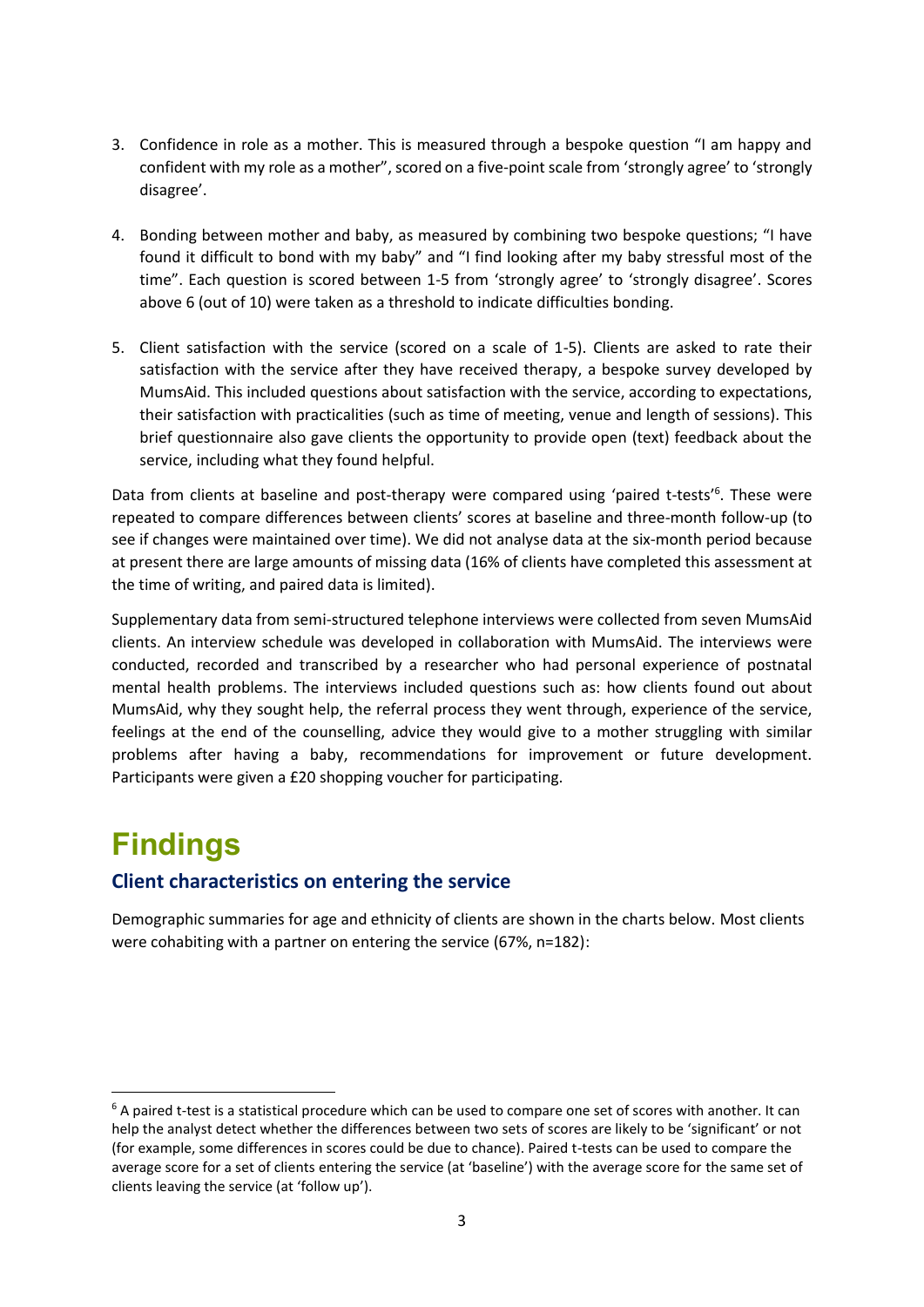

Regarding mental health upon entering the service, a significant minority were taking medication for mental health related issues (39%, n=106). A large majority (88%, 234 out of 267) scored 12 or over for the EPDS which indicates risk of clinical depression, the mean EPDS score was 17 (ranging from 5 to 28). Furthermore, 56 (21%) said they thought about harming themselves 'sometimes' or 'often'. Scores on the PSS showed that 74 clients (out of 247 = 30%) presented with 'high' levels of perceived stress (i.e., a score above 26), a further 165 (67%) presented with 'moderate' perceived stress (i.e., a score between 14 and 26).

Six out of the seven participants interviewed completed a demographics form. The mothers who took part in the interviews were from diverse backgrounds. Only one described their ethnicity as 'white British', three described their ethnicity as 'white other', one as 'black British African' and one as 'Asian British Pakistani'. One was aged between 26-35, five aged between 36-45. None described themselves as having a disability.

### **Potential impact of MumsAid**

#### Postnatal depression

We used paired t-tests to explore differences between baseline data with post-therapy data (and three-month follow-up data). 155 clients completed the EPDS at baseline and post-therapy, **94% of these, (146) showed improved scores at follow-up**. The average score for these clients at baseline was 17.2 and the average score post-therapy was 9.5. This reduction was significant (p<.01). 146 out of the 155 clients with EPDS pre-post showed improvements in scores at follow up. 38 clients completed EPDS scores at baseline and follow-up (after therapy finished), the average score for these clients at baseline was 16.4 and the average score at three-month follow-up was 9.3. Again, this reduction was statistically significant (p<.01).

We analysed a sub-sample of clients who scored 12 or higher on the EPDS (indicating the possibility of clinical depression). This consisted of the 142 clients who completed EPDS at pre- and post- therapy who met these criteria. The average score at baseline for these clients was 18.3, the average score post-therapy was 9.9. This reduction was significant using a T-Test (p<.01). For indication, 93 (65%) of these clients moved from a clinical score to a 'sub-clinical' score (i.e., <12) after receiving therapy, indicating that their symptoms were no longer as serious as they were beforehand.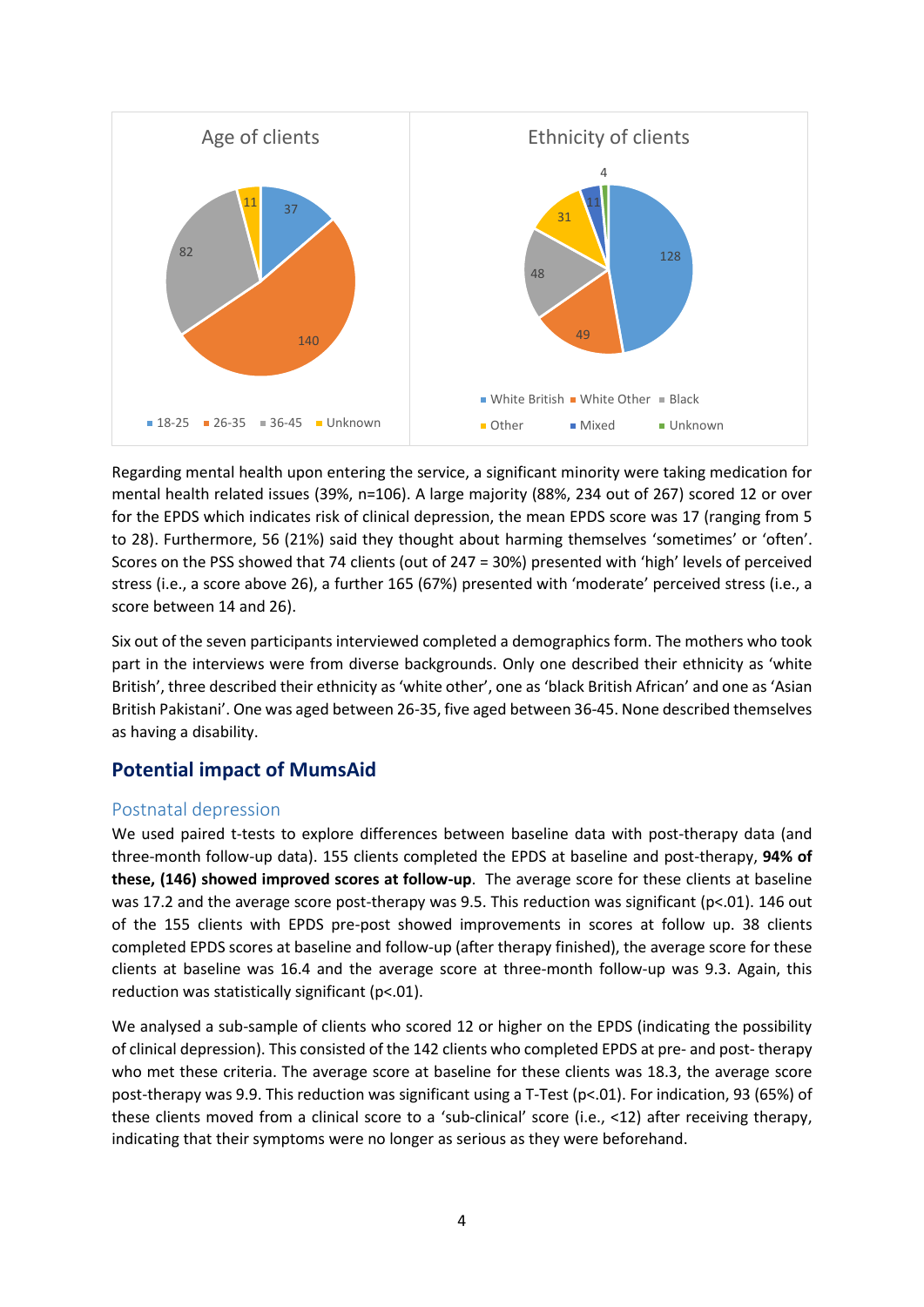#### Perceived stress, confidence and bonding

We used similar paired t-tests to compare differences for the 130 clients who completed PSS at both baseline and post-therapy. The average score at baseline was 24.4, the average score post-therapy was 18.3. This reduction was significant (p<.01). For the 35 clients who completed the stress survey at baseline and three-month follow-up, the average scores were 23.3 at baseline and 18.1 at follow-up. Again, this was statistically significant (p<.01).

For the 146 clients who completed the questions relating to 'confidence in role as mother' pre and post-therapy, the average score at baseline was 2.4 (out of 5; high scores indicate lower confidence), the average score post-therapy was 1.7. This difference was statistically significant (p<.01). For the 39 clients who completed this question at baseline and three-month follow-up, the average scores were 2.5 at baseline and 1.7 at follow-up. Again, this was statistically significant (p<.01).

For the 146 clients who completed the bonding questions at baseline and post therapy, the average score at baseline was 4.8 (out of 10; high scores indicate greater difficulty), the average score posttherapy was 3.6. This difference was statistically significant (p<.01). For the 39 clients who completed this question at baseline and three-month follow-up the average scores were 2.5 at baseline and 1.7 at follow-up. Again, this was statistically significant (p<.01).

We analysed a subsample of 53 clients whose scores at baseline indicated difficulties bonding with the baby (i.e., a score of more than 6). The average score at baseline for these clients was 7.2, the average score post-therapy was 4.4. This difference was statistically significant (p<.01). For the 16 clients in the subsample who completed this question at baseline and three-month follow-up, the average scores were 7.3 at baseline and 4.5 at follow-up. Again, this was statistically significant (p<.01; though the small sample size may limit this finding).

#### Satisfaction with service

Client satisfaction scores with the service 'Overall' were high. Of those that completed the satisfaction survey (n=144), the average score for overall satisfaction was 4.8 out of 5. Clients also described high satisfaction with the meetings venue (4.4), meeting times (4.6), length of sessions (4.1), and felt that the service met their expectations (4.6).

126 clients responded to the open question to say what they found most and least helpful about the service. All the comments were positive about the service. Common themes from the comments including having a space to chat, seek advice, discuss problems and get a different perspective of the problem. The only regularly cited 'improvement' suggested was that clients wished there could have been more sessions. Examples of client feedback are shown in the box below: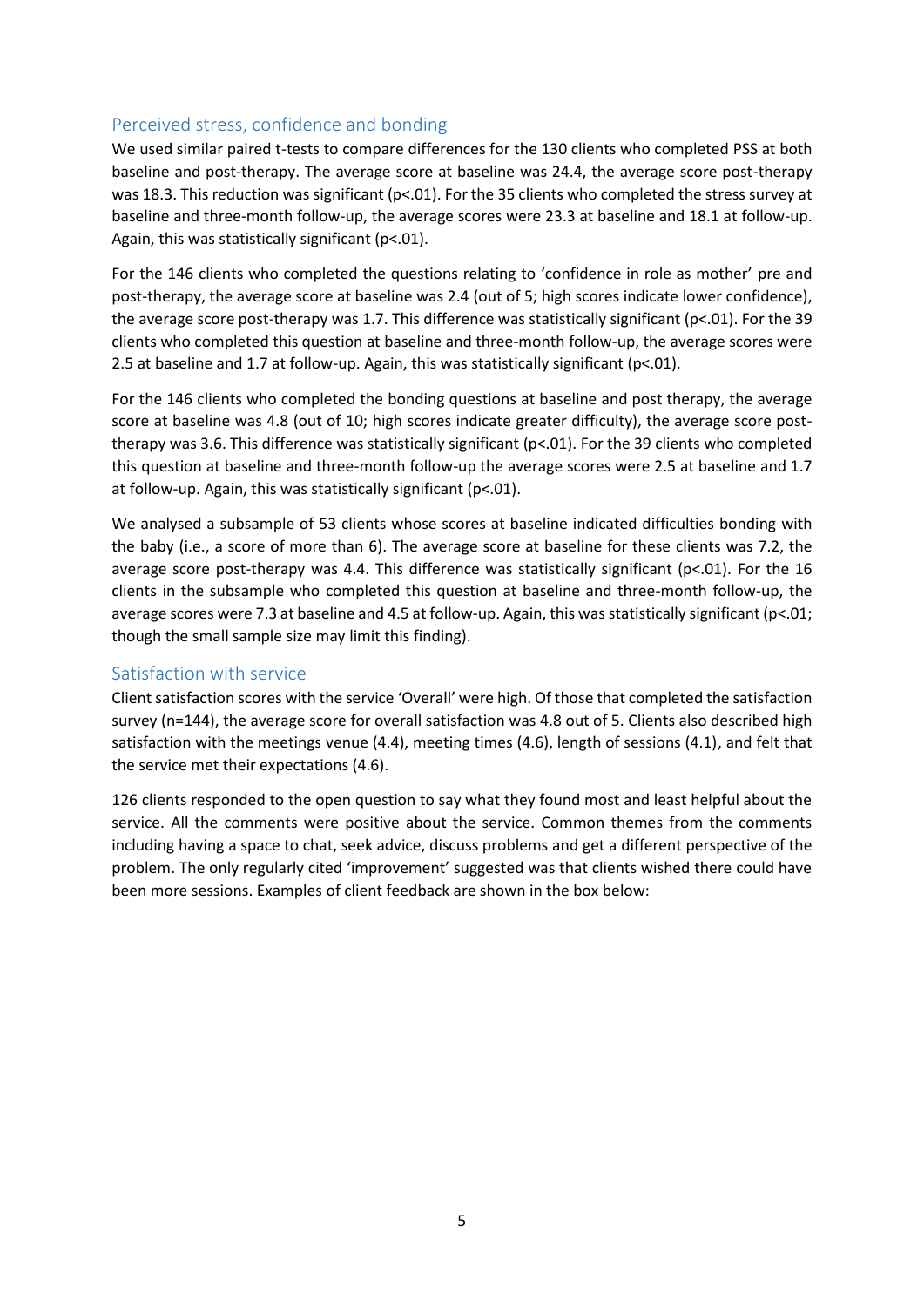*"MumsAid is a brilliant organisation which needs more advertisement and should be a national organisation to help people like me."*

*"I feel I have been given a fresh prospective on my life."*

"Having an outlet 'Confidant', someone to talk to on a weekly basis. I felt a huge weight off *my shoulders and would look forward to my weekly sessions with [the counsellor]."*

*"Talking to [the counsellor] was cathartic and an incredible opportunity to talk openly/cry often and see I was 'normal' for feeling this way. I feel so blessed to have been able to attend these sessions. It was a real lifeline and I wish it would be offered to more mums as the demand is great. I am not yet fully healed, but getting there and a different person to when I started."*

*"The counsellor was very understanding and I felt understood. I could not have managed so well if I did not have this service. This service is extremely important and very much needed"*

*"Very helpful to talk about what I was feeling with someone outside my family and friends"*

*"I found everything really helpful as counsellor doesn't judge you. Overall, FANTASTIC! Give me some more sessions please"*

*"There is not anything I can think that has not been helpful. I feel that this time the sessions has helped me think through situations and think of a way forward."*

*"I found ALL the sessions invaluable."*

#### Findings from semi-structured interviews

Seven mothers from diverse backgrounds, described their story of using MumsAid services, beginning with their situation before seeking help, through to the impact it had on them. Indicative quotes are presented below. Pseudonyms have been used to maintain anonymity.

Clients reported feeling low after having a baby and finding it difficult to cope, but also needing to function in order to look after a baby, a demanding task particularly when unwell. Some clients described postnatal depression and mental health problems as being exacerbated by the trauma of a difficult childbirth.

*"six months after my daughter had been born, I was still struggling with the trauma of the birth, and I also lost my mum when my daughter was six weeks old"* (Mum #2)

*"I had a really, really bad pregnancy, and I had a severe blood clot, and it basically nearly killed me. And they – you know, I obviously had to get back on with it, and get better."* (Mum #6)

*"It was just a really low point in my life. I felt really depressed after having the baby. I really needed someone to speak to."* (Mum #1)

Some clients described finding it difficult to make the first contact with MumsAid, underlining the importance of linking with services that act as potential referral routes. Clients' positive experiences on first engagement with MumsAid set the context. Clients appreciated the short waiting times, gentle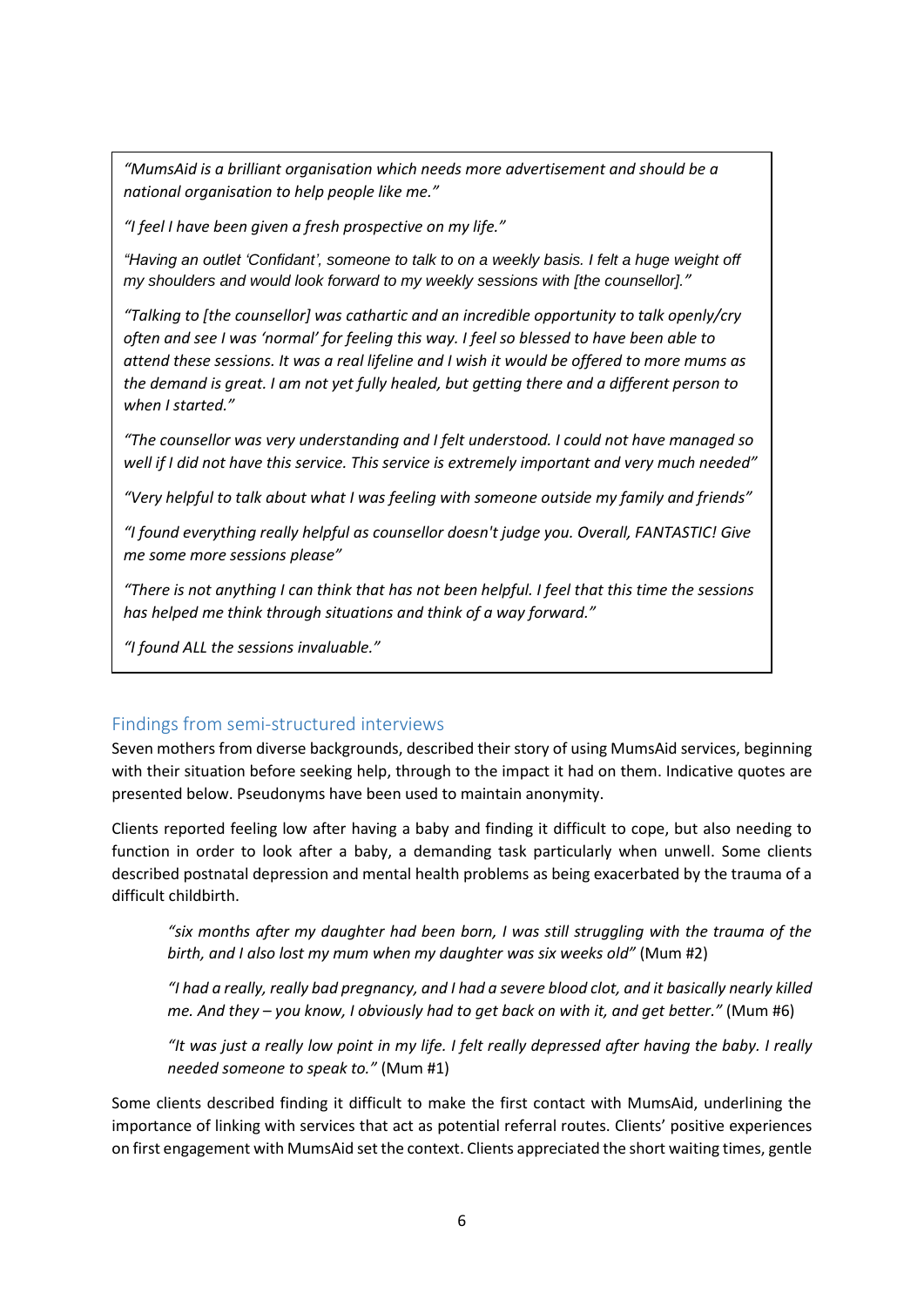introductions and human connections with counsellors. This helped them overcome any anxious feelings they had regarding seeking support:

*"my GP gave me a leaflet but I couldn't really get myself to call them, so the GP called on my behalf."* (Mum #5)

*"I found it all a bit daunting. I wasn't sure what to expect. But as soon as I got there, I felt reassured and it was, like, literally free flowing and it was fine."* (Mum #3)

*"I called MumsAid that day, and I just really, really liked the way that [the counsellor] responded. She was like, 'We'll come and see you today...'"* (Mum #4)

*"I can still remember, like, the very first thing she asked me was, sort of, "How did you choose your daughter's name?" That was just like, that's just a more, much more gentle way of doing things."* (Mum #2)

Clients continued to describe their positive experiences of the service in relation to the therapy sessions. Mums are likely to face many barriers to attending therapy such as finding childcare, difficulties using public transport (particularly if breastfeeding). MumsAid tried to maximise accessibility and remove as many of these barriers as possible. Clients described the therapy itself as a universally positive experience, highlighting the importance of talking to someone who would not judge them or offer unwanted advice, and would allow them to begin processing the difficulties they were having:

*"So I think being in an accessible location, that was in a children's centre and not too far from us, that was near my son's school and, kind of, like, local to us, to me.... and, then - so that was really good. And the childcare element is really important. They made it as easy as possible, removed barriers."* (Mum #7)

*"when I met [the therapist] she was just perfect. Also, she offered a creche facility, which really helped me because I was on my own, looking after my baby, so just to have that hour, just to talk, and understand how my situation was affecting my capability as a mother, really helped. And she really changed my life"* (Mum #1)

*"The midwives were like, "breastfeed, breastfeed, breastfeed," like the whole time. They're just on you. And everybody's telling you what you should do. And for the first – when I got in that room – for the first time somebody actually didn't tell me what to do."* (Mum #6)

*"I found [the therapist] hugely understanding. I just felt that – that unlike the NHS experience, that she understood what it was like to be a mum, to be a parent. I think the thing which helped enormously was doing the EMDR, the Eye Movement Desensitisation and Reprocessing, because I think it helped me to get to what were the feelings behind how I'd felt about the birth, but in manageable chunks"* (Mum #2)

We asked clients to reflect on the impact that MumsAid had on their lives. Clients were universally positive about the timeliness and importance of MumsAid, for themselves and potentially for their families. One client highlighted the 'postcode lottery' availability of specialised services and wished that it could be available everywhere:

*"I just feel that it's such a good service. If you're struggling, if a mum is struggling, I think she should pick up the offer and see how it goes. As I said, I almost – I did have reservations about it before, but as soon as I did it, you know, it made me feel at ease and it made me feel better."*  (Mum #3)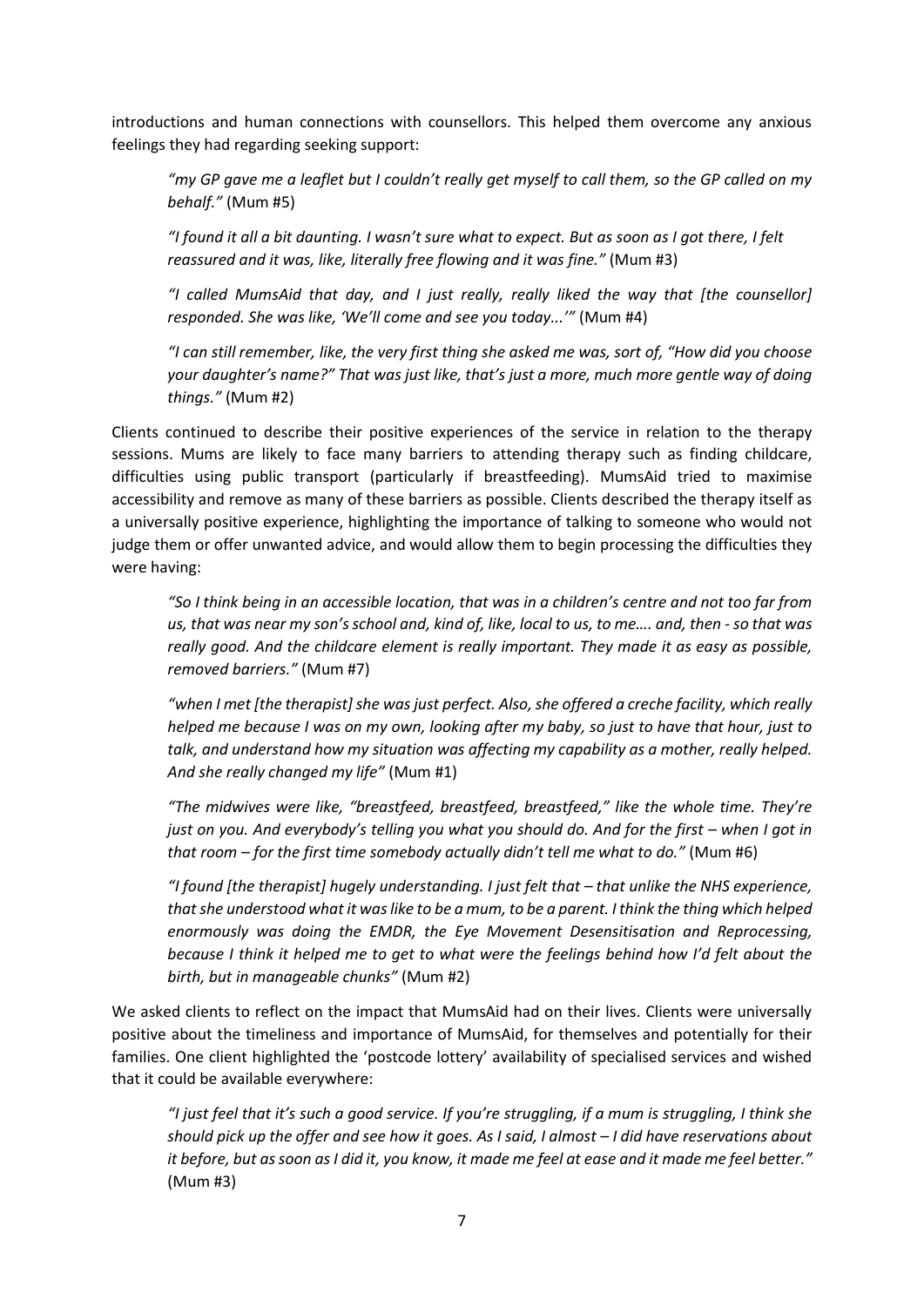*"what MumsAid have done for me… I can't even put it into words, really. I just wish that they would – could, like, expand and spread, and that every borough and community had a MumsAid"* (Mum #4)

*"I think if I had never had that counselling, I'd never had that support, I would never have believed that I was going to healthy enough again to do anything like that. And it was just for me, it's remarkable, like, the difference that it made."* (Mum #6)

*"just found it so helpful. It really was – it changed everything in our family dynamic and put us on a much better path. I really loved MumsAid and I think what they're doing is just so, like – it's just a really tailored, well thought-out approach, and it's so needed. And I wish more women who are struggling could access it."* (Mum #7)

Several clients were keen to describe how MumsAid differed from other services they had used. Some contrasted this with NHS services which they had not found helpful. The importance of having a specialist service which is dedicated to maternal mental health was one of the strongest themes in the interviews:

*"when I went along [to a regular NHS service], I just found that too much. They wanted me to tell the whole birth story, which I did, and then I felt awful. […] The quality of the service offered on the NHS really wasn't any good. In fact, it made me a whole lot worse at that point. I would definitely recommend a charity like MumsAid."* (Mum #2)

"with MumsAid it was just more caring, more compassion... with [the NHS service] it felt more *clinical."* (Mum #4)

*"completely different of course, and the waiting time… you can't even compare… And everything was excellent with MumsAid."* (Mum #5)

*"It was so directed towards, sort of, the first stages of having a baby, and it was so wellorganised that I actually managed to get more from that than I did from the original counselling that I had."* (Mum #6)

*"So many things about MumsAid… It's so sensitively designed for mums in this situation, and they just really understand."* (Mum #7)

*"I hope they can expand, because it would be a shame for these services not to be taken seriously."* (Mum #1)

# **Discussion**

Persistent perinatal mental health problems can have long term negative impact on mother and baby alike<sup>7</sup>, affecting quality of life, relationships, ability to function and potentially affecting the baby's cognitive development<sup>8</sup>. Evidence from systematic reviews and meta-analyses (i.e., collecting the results of all available clinical trials and analysing them together) have suggested that intensive,

<sup>&</sup>lt;sup>7</sup> Netsi, E., Pearson, RM., Murray, L., Cooper, P., Craske, MG & Stein, A. (2018) Association of Persistent and Severe Postnatal Depression With Child Outcomes. JAMA Psychiatry. 75(3):247-253.

<sup>8</sup> Lee, DTS. & Chung, TKH. (2007). Postnatal depression: an update. Best Practice & Research Clinical Obstetrics & Gynaecology. 21(2): 183-191.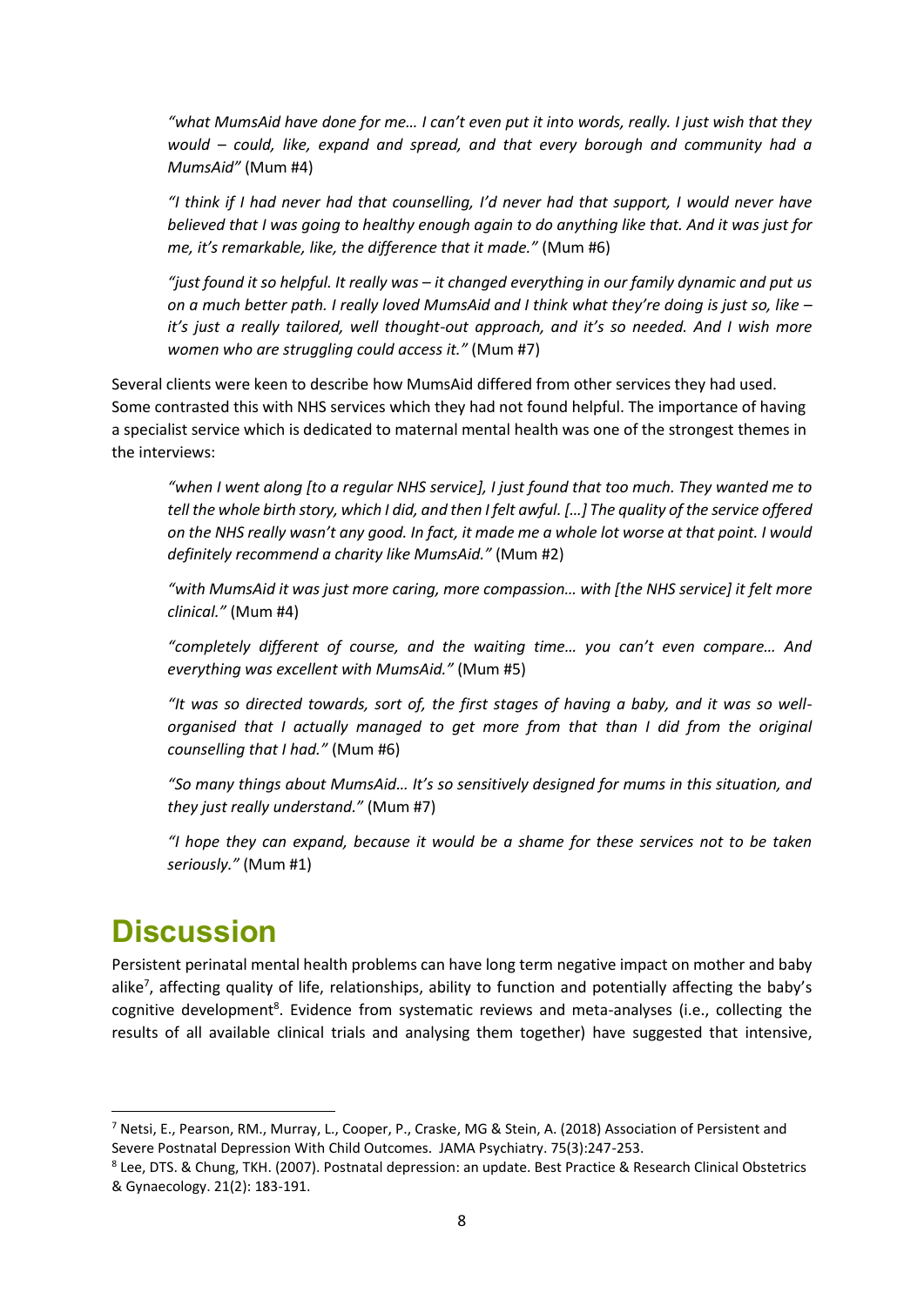professionally support in the postnatal period is most likely to be effective<sup>9</sup>. Furthermore, mothers are likely to prefer non-judgemental 'talking therapies' to medication but may not recognise problems or seek support<sup>10</sup>.

The findings of this report, in conjunction with these systematic reviews, indicate that a service like MumsAid is ideally placed to support mums who are experiencing serious postnatal difficulties. MumsAid clients significantly improved in all outcomes after receiving the service (wellbeing, confidence, bonding, perceived stress), these improvements were drastic and appeared to be maintained after the therapy was complete. Clients provided almost universally positive feedback about their experiences, including how important the service had been for them, and how specific support such as this is more effective than generic counselling. MumsAid is not only providing essential support for the local area but is potentially providing a service which could be expanded into other areas. The Government recognises the success of the service, highlighting MumsAid as a case study for mothers experiencing mental health difficulties<sup>11</sup>.

### **Estimation of cost effectiveness**

Estimating the cost effectiveness for MumsAid as compared to standard IAPT (Improving Access to Psychological Therapy) services is challenging because the services use different outcome measures. The following estimates are cited for reference. The estimated cost of IAPT varies, a relatively recent cost effectiveness study (from 2013)<sup>12</sup> estimated the cost between £99 and £177 per session (depending on intensity). The average cost of IAPT per client was estimated at £877. These comparisons should also account for service effectiveness and engagement; the average cost per 'recovered' client for IAPT is estimated as being between £1,043 and £2,895.

The cost of providing MumsAid (which is mostly staffed by volunteers) has been estimated at £60 per session (£720 for a course of 12 sessions). As described above, the monitoring data suggests that 65% of clients moved from a clinical to a subclinical score, so the cost per 'recovered' client in MumsAid could be £1,108. This is comparable with the lowest costs of the IAPT estimate. Additionally, there are concerns with providing IAPT in perinatal mental healthcare: lack of relevant training for IAPT workers, lack of treatment methods specific to perinatal contexts, delays in access to treatment<sup>13</sup>.

### **Strengths & limitations of the evaluation**

The combination of monitoring data, client satisfaction data and semi-structured interviews shows that clients' improvements are attributable to MumsAid, although we acknowledge that there are other factors in people's lives which influence postnatal mental health. The monitoring data is good quality, with enough data from clients to make comparisons before and after receiving therapy. The large differences in before/after scores means we can be confident that these differences reflect real

<sup>9</sup> Dennis, CL. (2005). Psychosocial and psychological interventions for prevention of postnatal depression: systematic review. BMJ; 331:15.

<sup>&</sup>lt;sup>10</sup> Dennis, CL & Chung-Lee, L. (2006). Postpartum Depression Help-Seeking Barriers and Maternal Treatment Preferences: A Qualitative Systematic Review. Birth 33(4).

<sup>&</sup>lt;sup>11</sup> HM Government. (2016). Case study. Perinatal counselling: early intervention for new and expectant mothers. https://www.gov.uk/government/case-studies

<sup>12</sup> Radhakrishnan, M., Hammond, G., Jones, PB., Watson, A., McMillan-Shields, F., Lafortune, L. (2013). Cost of Improving Access to Psychological Therapies (IAPT) programme: An analysis of cost of session, treatment and recovery in selected Primary Care Trusts in the East of England region. Behaviour Research and Therapy: 51(1): 37-45.

<sup>&</sup>lt;sup>13</sup> Bauer, A., Parsonage, M., Knapp, M., Iemmi, V., & Adelaja, B. (2014). The costs of perinatal mental health problems. Centre for Mental Health and London School of Economics, October 2014.